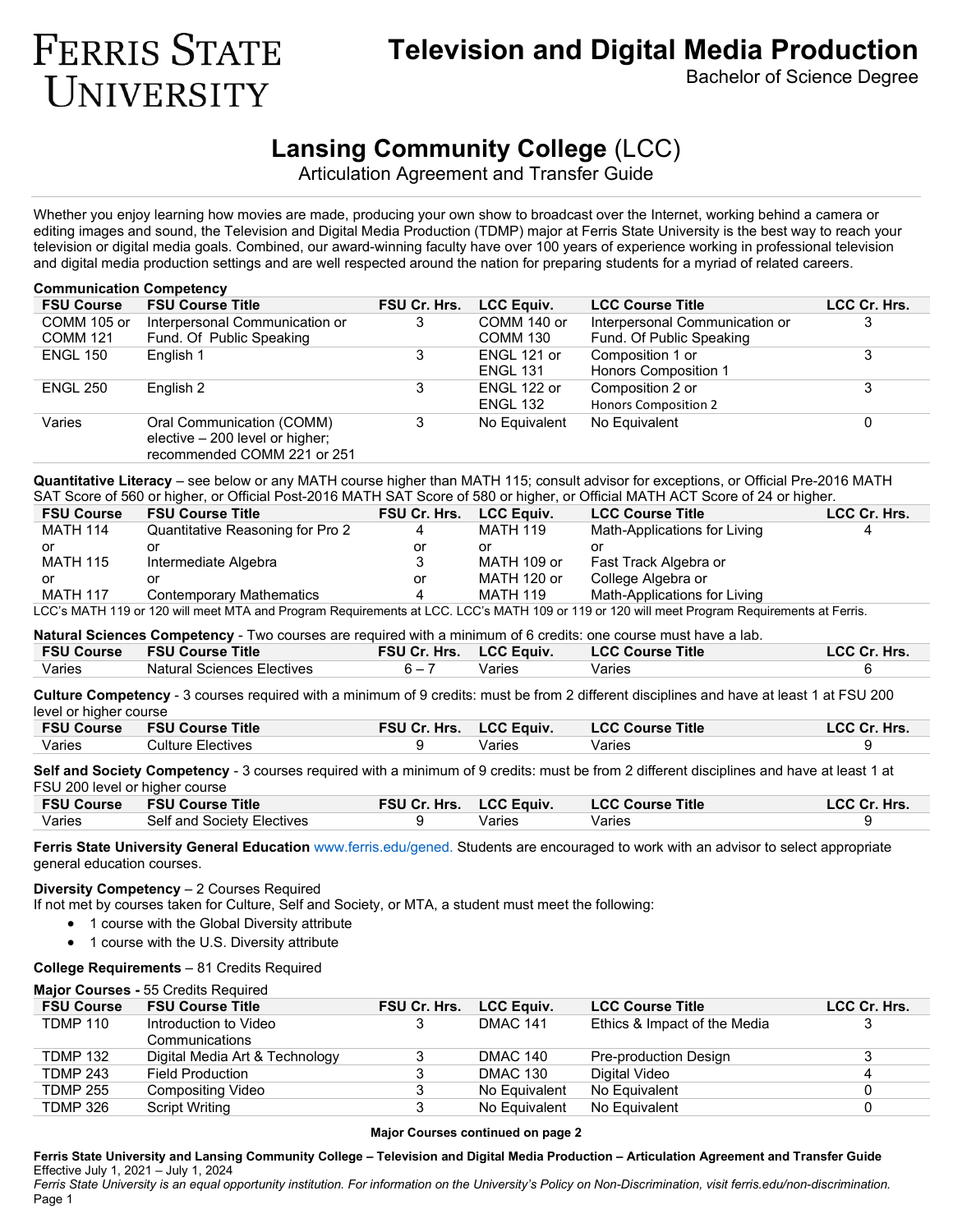| Major Courses continued - 55 Credits Required |                                |                     |                   |                                      |              |  |  |
|-----------------------------------------------|--------------------------------|---------------------|-------------------|--------------------------------------|--------------|--|--|
| <b>FSU Course</b>                             | <b>FSU Course Title</b>        | <b>FSU Cr. Hrs.</b> | <b>LCC Equiv.</b> | <b>LCC Course Title</b>              | LCC Cr. Hrs. |  |  |
| <b>TDMP 343</b>                               | Documentary Production         |                     | No Equivalent     | No Equivalent                        |              |  |  |
| <b>TDMP 359</b>                               | <b>Television Operations</b>   |                     | <b>DMAC 234</b>   | <b>Studio Productions Techniques</b> |              |  |  |
| <b>TDMP 385</b>                               | Television Studio Production   | 4                   | No Equivalent     | No Equivalent                        |              |  |  |
| <b>TDMP 464</b>                               | Seminar in TV & Digital Media  |                     | No Equivalent     | No Equivalent                        |              |  |  |
| TDMP 466                                      | <b>Instructional Design</b>    |                     | No Equivalent     | No Equivalent                        |              |  |  |
| <b>TDMP 499</b>                               | Advanced Producing & Directing | 6                   | No Equivalent     | No Equivalent                        |              |  |  |
| <b>TDMP 493</b>                               | TV & Digital Media Internship  | 18                  | No Equivalent     | No Equivalent                        |              |  |  |

# **Television and Digital Media Production Electives -** 9 Credits Required - Choose 3 from the following 10 courses

| <b>FSU Course</b> | <b>FSU Course Title</b>         | FSU Cr. Hrs. | <b>LCC Equiv.</b> | <b>LCC Course Title</b>    | LCC Cr. Hrs. |
|-------------------|---------------------------------|--------------|-------------------|----------------------------|--------------|
| <b>TDMP 136</b>   | <b>Audio Production</b>         |              | DMAC 120 &        | Digital Audio Production 1 |              |
|                   |                                 |              | <b>DMAC 122</b>   |                            |              |
| <b>TDMP 240</b>   | Entertainment Arts & Production | 3            | No Equivalent     | No Equivalent              | $\Omega$     |
| <b>TDMP 276</b>   | Lighting for Film & Video       |              |                   |                            |              |
| <b>TDMP 314</b>   | Remote Television               |              | No Equivalent     | No Equivalent              |              |
| <b>TDMP 318</b>   | Film & Digital Media Practicum  |              | DMAC 246          | Workshop: Video            |              |
| <b>TDMP 328</b>   | Streaming Media Production      |              | No Equivalent     | No Equivalent              |              |
| <b>TDMP 355</b>   | Advanced Compositing for Video  |              | No Equivalent     | No Equivalent              |              |
| <b>TDMP 365</b>   | Color Grading                   |              |                   |                            |              |
| <b>TDMP 376</b>   | Digital Cinematography          | 3            | <b>DMAC 231</b>   | Digital Cinematography 2   | 4            |
| <b>TDMP 497</b>   | Special Studies in TDMP         | $-4$         | No Equivalent     | No Equivalent              |              |
| DAGD 100          | 3D Modeling & Animation 1       | 3            | No Equivalent     | No Equivalent              |              |
|                   |                                 |              |                   |                            |              |

#### **Electives** – 17 Credits Required (consult with your advisor)

| <b>FSU Course</b> | <b>FSU Course Title</b>    | FSU Cr. Hrs. | <b>LCC Equiv.</b> | <b>LCC Course Title</b>    | LCC Cr. Hrs. |
|-------------------|----------------------------|--------------|-------------------|----------------------------|--------------|
| <b>TDMP</b>       | <b>TDMP General Credit</b> | 4            | DMAC 232          | Video Post-Production 2    | $\Delta$     |
| <b>TDMP</b>       | <b>TDMP General Credit</b> |              | DMAC 240          | Employment Issues in Media |              |
| <b>TDMP</b>       | <b>TDMP General Credit</b> |              | DMAC 295          | Media / Cinema Portfolio   |              |
| Varies            | <b>Flectives</b>           |              | Varies            | <b>Flectives</b>           | u            |
| _ _ _ _           |                            |              |                   |                            | - - -        |

#### **Total Credits Required for Degree 120**

# Program Delivery Locations and Contact Information: **Main Campus, Big Rapids College of Business School of Digital Media**

(231) 591-2712 [| burgor@ferris.edu](mailto:burgor@ferris.edu) [| https://www.ferris.edu/HTMLS/colleges/educatio/DigitalMedia/homepage.htm](https://www.ferris.edu/HTMLS/colleges/educatio/DigitalMedia/homepage.htm)

*Select courses may be delivered online and/or in a mixed delivery format (i.e. a mix of online and face-to-face instruction at the Ferris Main Campus or at an off-campus location*

# **General Admission Criteria**

### **Transfer Student**

- Must have a 2.0 GPA
- 12 credits

New Student Admission Requirements for incoming freshman refer to the Ferris Catalog. [www.ferris.edu/catalog](http://www.ferris.edu/catalog)

#### **Steps to Apply**

- **1.** Complete a free application a[t www.ferris.edu/apply.](http://www.ferris.edu/apply)
- **2.** Submit Official transcripts from every school attended to:
	- Ferris State University Admissions Office, 1201 S. State St, CSS 201, Big Rapids, MI 49307
	- [Transfer@ferris.edu](mailto:Transfer@ferris.edu)
- **3.** Submit Test Scores (if required)
	- ACT Scores; go t[o www.act.org.](http://www.act.org/) Ferris State University School Code: 1994
	- SAT, CLEP and AP Scores; go t[o www.collegeboard.org.](http://www.collegeboard.org/) Ferris State University School Code: 1222

#### **Advising Notes**

It is recommended that potential applicants meet with an advisor to review the degree, course schedule, and have any questions answered prior to completing an application. Students who are completing the MTA may have different general education course requirements for the particular degree selected. Meeting with a Ferris advisor prior to the selection of general education or elective course work may reduce the chance of completing a course that will not apply toward the selected degree. Once admitted, students must continue to meet with an advisor as they work toward graduation.

#### **Transfer Student Orientation**

All new students to Ferris State University are required to complete an orientation.

**Ferris State University and Lansing Community College – Television and Digital Media Production – Articulation Agreement and Transfer Guide** Effective July 1, 2021 – July 1, 2024

*Ferris State University is an equal opportunity institution. For information on the University's Policy on Non-Discrimination, visit ferris.edu/non-discrimination.* Page 2